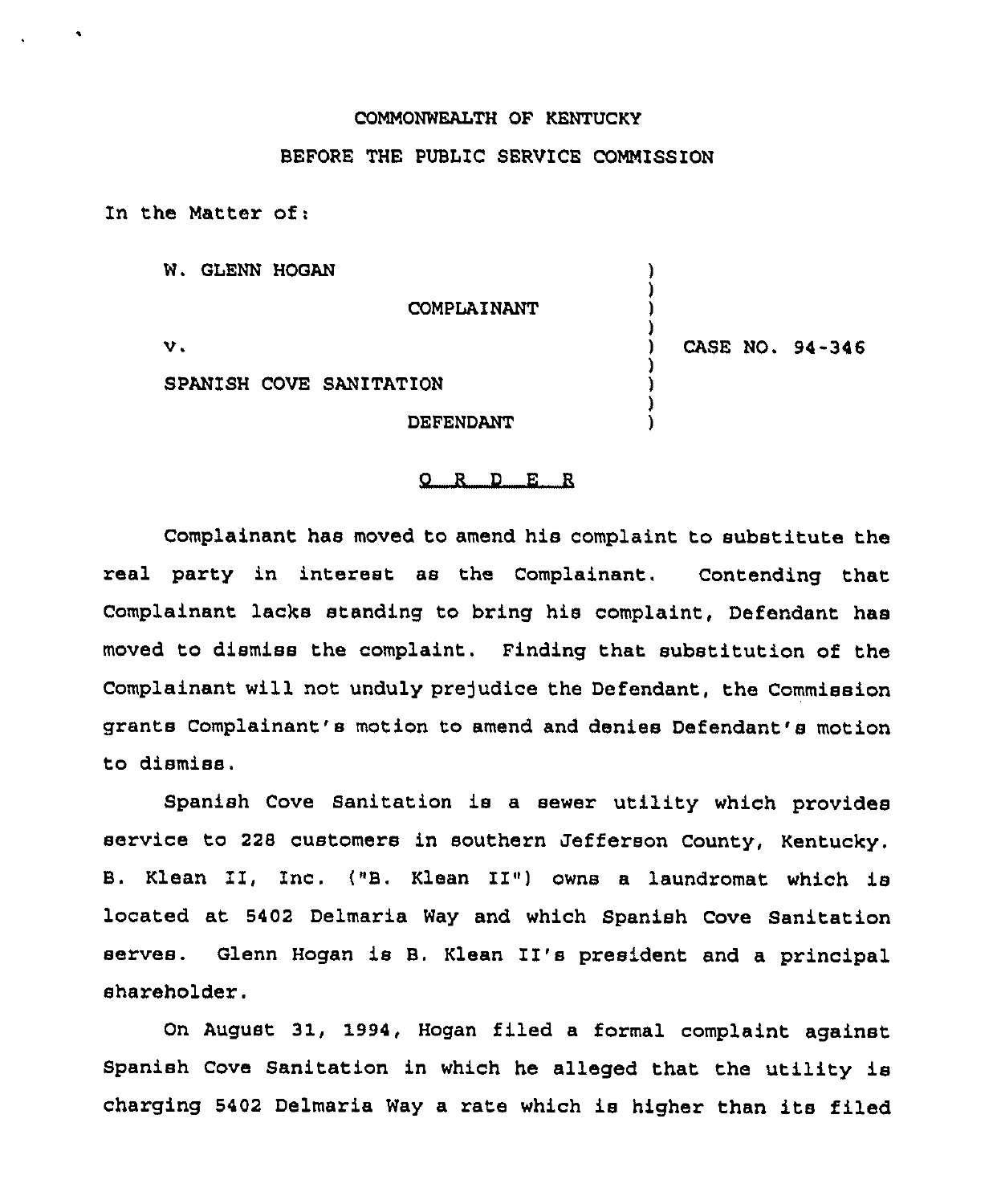rate. In its answer, Spanish Cove Sanitation admitted charging <sup>a</sup> rate which differed from its filed rates but denied that Hogan was a customer, At the hearing on the complaint, Hogan moved to amend his complaint to substitute B. Klean II for Hogan as Plaintiff. Hogan stated that the complaint was filed on B. Klean II's behalf and in his capacity as its president. Responding to the motion, Spanish Cove Sanitation moved to dismiss the complaint for lack of standing,

The Complainant lacks a direct financial interest in the matter of which he complains. He is not a customer of the utility, receives no service from it, and is not liable for any charges which it assesses. Therefore, he has no direct financial interest in the utility's rates nor any right to a refund for overcharges.

The lack of a direct financial interest, however, does not render the complaint defective nor require its dismissal. KRS 278.260(lj, which governs complaints to the Commission, does not require that a party have a direct financial interest in the subject matter of the complaint. It states:

The commission shall have original jurisdiction over complaints as to rates or service of any utility, and upon a complaint in writing made against any utility by any person that any rate in which the complainant is directly interested is unreasonable discriminatory, or that any regulation, measurement, practice or act affecting or relating to the service of the utility or any service in connection therewith is unreasonable, unsafe, insufficient or unjustly unreasonable, unsafe, insufficient or unjustl discriminatory, or that any service is inadequate or cannot be obtained, the commission shall proceed, with or without notice, to make such investigation as it deems necessary or convenient. The commission may also make such an investigation on its own motion.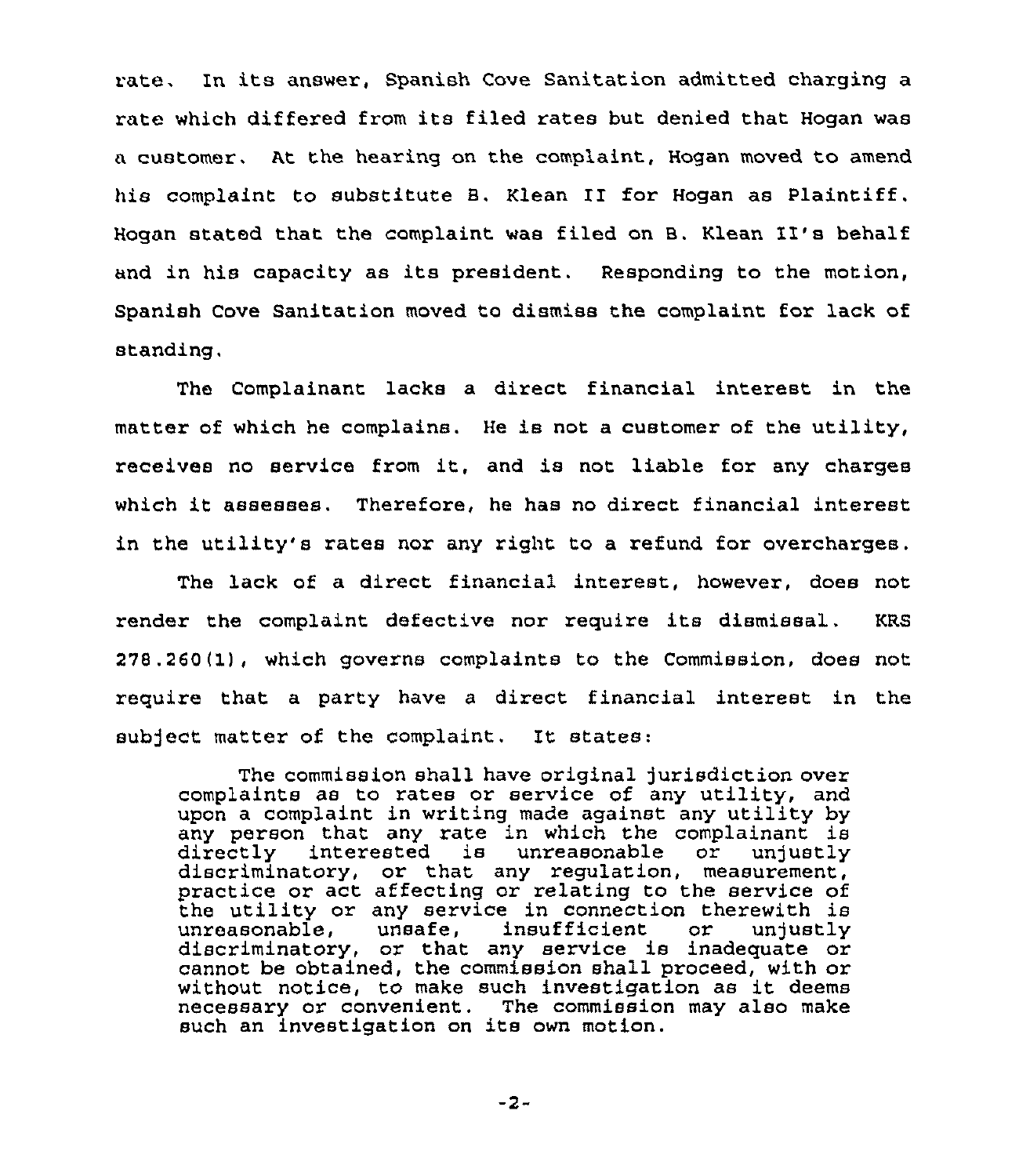KRS 278.260(1) requires the Commission to investigate any written complaint from an interested party, but permits investigation of other complaints regardless of source.

In Power Develooment Svstems. Inc. v. Kentuckv Utilities Co., Case No. 9456 (Ky. P.S.C. Feb. 26, 1986), Kentucky Utilities Company moved to dismiss a complaint on the grounds that the Complainant was not a customer and therefore lacked standing to challenge a utility rate. Denying the motion, the Commission held that KRS 278.260 "does not require that complaints be made only by customers. . . . [E]ven if its [the complainant's] interest were not so direct the Commission could investigate this matter on its own motion." Id. at 2.

As to Complainant's motion, a change of Plaintiffs by the substitution of new persons in the place of those who originally brought suit is generally not permitted. 59 Am. Jur. 2d Parties <sup>8</sup> 210 (1987). Substitution of parties is permitted, however, where there is no change in the cause of action and the parties substituted bear some relation of interest to the original parties. See, e.g., McBride v. Moss, Ky. 437 S.W.2d 726, 729 (quoting Fierstein v. Piner Aircraft Coro., 79 F.Supp. 217 (D.C.Pa.} (" [T]he spirit of present day court procedure is 'to settle controversies upon their merits rather than to dismiss actions on technical grounds, to permit amendments liberally, and to avoid if possible depriving <sup>a</sup> litigant of <sup>a</sup> chance to bring his case to trial.'")

As the complaint clearly identifies the matters in dispute and the party to be substituted bears some relation to the Complainant,

 $-3-$